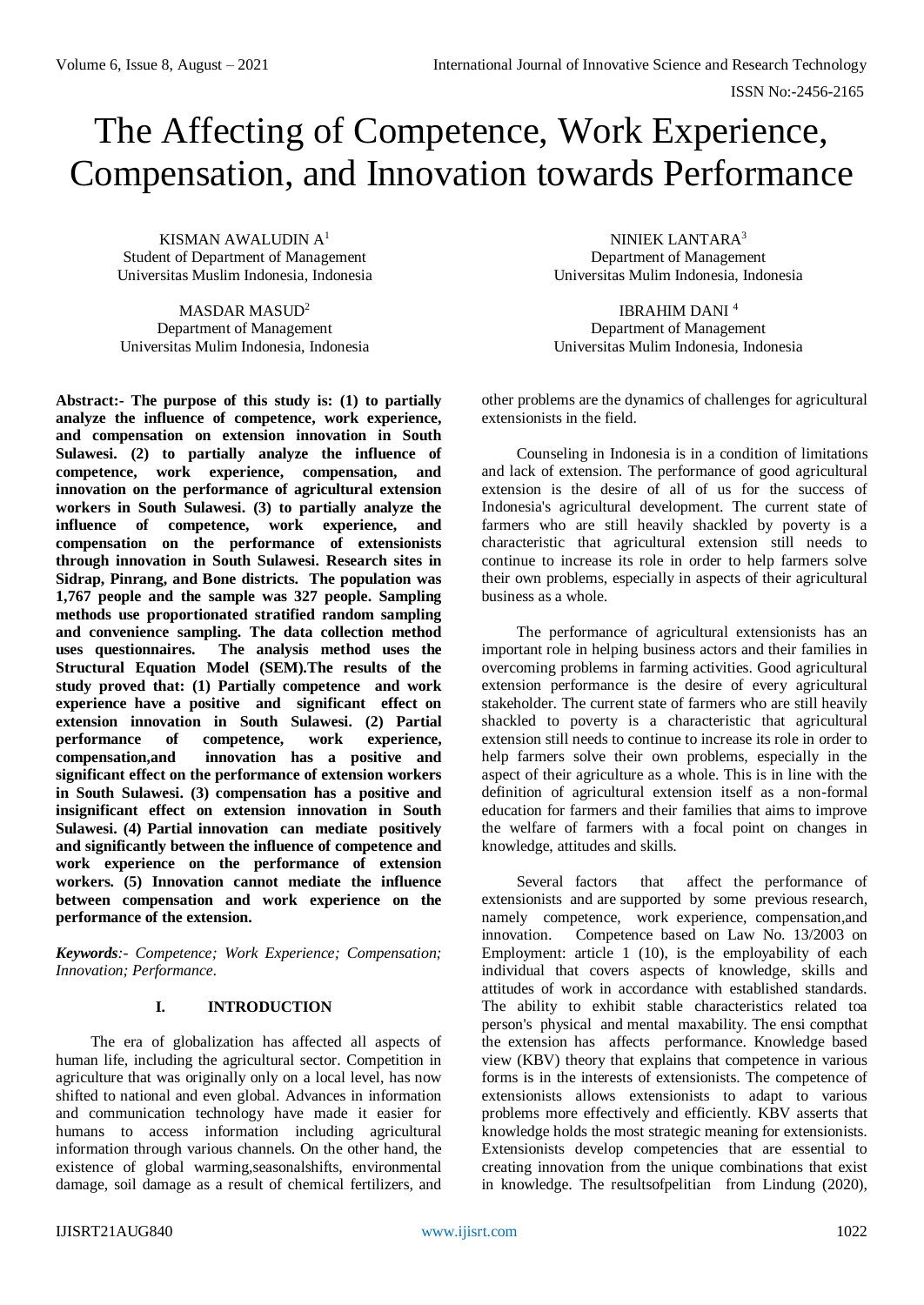Mohammad etkk (2017), Murgianto et al (2016) membuktikan that competence has a significant effect on performance. However, the results do not support the findings of Adam (2018) which prove that competence has a positive and insignificant effect on performance.

Work experience demonstrates the ability of the work that a person has done and provides a great opportunity for an extensionr to do a better job. The amount of work experience that a person has an extension, then the extension will be more master of his work, so that he can complete his work properly. This means that the extension has good work effectiveness. In addition, work experience will help mature a person's extension in the face of managerial tasks that will be carried out. Any work experience a person gained, will help him improve performance. The results of research from Abdul et al. (2020), Edi (2019) showed that employees who have better work experience, then employees will get a better income.

Compensation is important, which is the main motivation or motivation of someone who is the extension to work. (Suwanto and Priansa, 2011:219). Compensation is needed by the company and to improve its performance. In order to achieve improved performance, compensation programs based on fair and reasonable principles, labor laws and pay attention to internal and external consistency. The forms of direct compensation are salaries, benefits, bonuses and commissions. As for indirect compensation including training, authority and responsibility, appreciation for performance and a supportive work environment. The results of research from Asriani (2020), Noer et al (2020) prove that compensation has a significant effect on performance. However, the results of this study do not support the findings of Wijayanti (2019), Putra et al (2018), Katidjan et al (2017) which prove compensation has a positive and insignificant effect on performance.

Innovation is not only a design of a new idea, a new finding or a continuation of a new market, but also a reflection of the whole process (Amri, 2014). The need to be a good company and able to compete, requires the company to establish innovation as the company's main strategy (Leifer, O'Connor and Rice, 2011). Innovation can be an idea, a way or object perceived by someone as something new. Innovation is also often used to refer to changes perceived as new by experienced communities (Dama and Ogi, 2018). Results of research from Kumaat, R. J., & Dotulong, L. O. (2015), Dama and Ogi (2018), Putra and Bayu (2017) who proved innovation has a positive and significant influence on employee performance.

# **II. LITERATURE REVIEW**

#### 2.1 Competence

Competence based on Law No. 13/2003 on Employment: article 1 (10), is the employability of each individual that covers aspects of knowledge, skills and attitudes of work in accordance with established standards. According to Wibowo (2012: 115), explaining there are several types of competencies, namely: Planning competency, Influence competency, Communication competency, Interpersonal competency, Thinking competency, Organizational competency, Human resouces management competency, Leadership competency, Client service competency, Bussines competency, Self management competency, Technical or operational competency, Leadership competency, Client service competency.

#### 2.2 Work Experience

Work experience is the length of time extension work at work when it began to be accepted until now (Wirawan, 2016). Factors that affect work experience according to Handoko (2013) are: 1) Personal background, which includes education and work experience and what has been done in the past; 2) Talents and interests are related to a person's abilities and capacities; 3) Attitudes and needs that are to estimate one's responsibilities; 4) Analytical and manipulative abilities include the ability to analyze; 5) Skills; and 6) Health and energy are related to a person's physical abilities.

#### 2.3 Compensation

Compensation is everything that extension workers receive in return for their work in the form of basic wages / salaries whose payments are received by extension workers on a monthly, weekly or hourly basis as a result of theirwork. The factors affecting compensation according to Hasibuan (2012:128-129) are: supply and demand, ability and willingness of companies, trade unions / extension organizations, extension work productivity, government by law and presidential decree, cost of living costs, position of extension position, education and work experience, national economic conditions, types and nature of employment.

#### 2.4 Innovation

Innovation in a broad concept is actually not just limited to products. Innovation can be an idea, a way or object perceived by someone as something new. Innovation is also often used to refer to changes perceived as new by experienced communities (Dama and Ogi, 2018). According to Ayuningrum & Pangestuti (2018) two innovation strategies are as follows: (1) Incremental Innovation. This strategy is done by adding something new to the product that has been created before and expanding the share of the product. (2) Radical Innovation. This strategy seeks to lead to the economic of a business by developing new market share. Where the market share is combined with the latest technological ideas or by reducing costs substantially.

#### 2.5 Performance

Dama and Ogi (2018) define the performance of extension is an overview of the level of achievement of the implementation of an activity or policy in realizing the goals, objectives, vision and mission of the organization as outlined through the strategic planning of an organization. According to Iskandar (2018: 38) performance assessment has benefits reviewed from a variety of development perspectives, especially human resource management, namely as follows:

Performance improvements. Performance feedback is beneficial for all extensions to improve performance.Training and development planning. Poor performance identifies a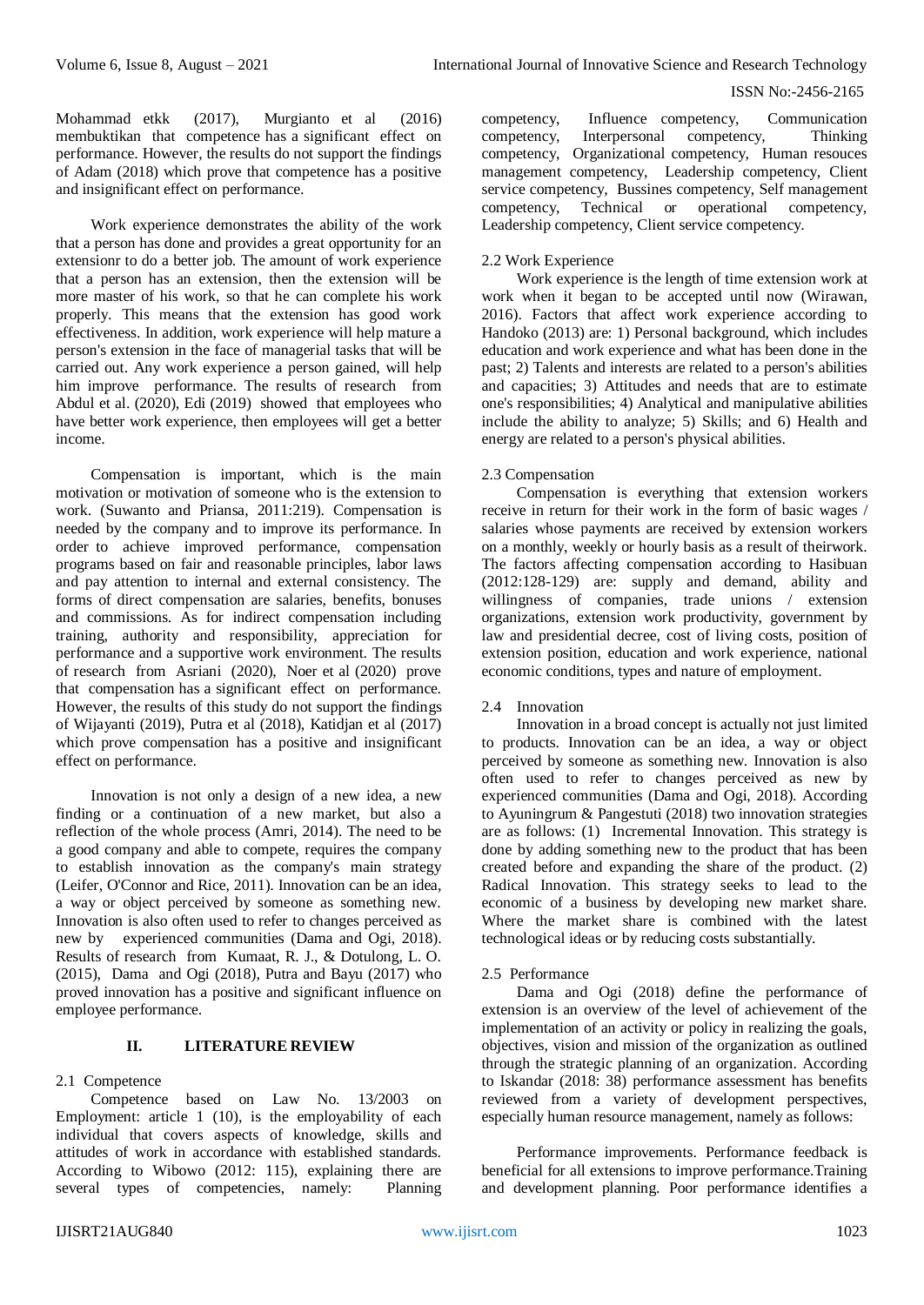ISSN No:-2456-2165

decision to retrain, every extension should always be able to develop themselves. Placement decision. Transfer promotions and demotions are usually based on past and anticipatory performance. Planning and career development. Performance feedback helps the decision-making process about a more specific career. Feedback on human resources. The good and bad performance of the extensionr identifies how good the management is in utilizing human resources.

# **III. RESEARCH METHODOLOGY**

The approach used in this study is the quantitative approach. Quantitative research is based more on data that can be calculated to produce a solid quantitative assessment (Umar, 2014:38). The primary data collection etodein this study is: observation, interview, questionnaire, documentation. This study has a population amounting to 1,767 people penyuluh pertanian status in South Sulawesi. Then the sample was used as many as 327 people. The study also used the Structural Equation Model (SEM) as a method of data analysis.

Table 1. Operational Definitions and Their Measurements

| Variable     | Definition            | Indicators           |  |
|--------------|-----------------------|----------------------|--|
| Competence   | The characteristics   | Wibowo (2013);       |  |
| (X1)         | inherent in the       | Isyandi (2014): (a)  |  |
|              | extension self that   | (b) Knowledge,       |  |
|              | determine the         | $(c)$ Skills, $(d)$  |  |
|              | effectiveness of the  | Ability,             |  |
|              | extension's           | Understanding (e)    |  |
|              | performance in        | Work attitudes.      |  |
|              | carrying out an       |                      |  |
|              | extension mission     |                      |  |
|              | based on knowledge,   |                      |  |
|              | skills, abilities,    |                      |  |
|              | understanding, and    |                      |  |
|              | work attitudes.       |                      |  |
| Work         | A measure of the      | Chalimatus           |  |
| Experience   | length of time or     | $(2013:78)$ : (a)    |  |
| (X2)         | period of work, the   | Length of time or    |  |
|              | level of work         | working time. (b)    |  |
|              | routine, mastery of   | Routine. (c)         |  |
|              | work and the type of  | Mastery of work.     |  |
|              | work that an          | (d) Type of work     |  |
|              | extension has taken   |                      |  |
|              | in understanding the  |                      |  |
|              | tasks and has been    |                      |  |
|              | carried out properly. |                      |  |
| Compensation | Reward of services    | Budget (2004:76-     |  |
| (X3)         | or retaliatory        | 77): (a) Salary. (b) |  |
|              | services provided by  | Allowance. (c)       |  |
|              | the company to        | Incentives. (d)      |  |
|              | extension workers     | Indirect             |  |
|              | who have              | compensation.        |  |
|              | contributed energy    |                      |  |
|              | and thoughts for the  |                      |  |
|              | progress of the       |                      |  |
|              | organization /        |                      |  |
|              | company to achieve    |                      |  |
|              | the goals that have   |                      |  |
|              | been set              |                      |  |

| Variable      | Definition            | Indicators           |  |
|---------------|-----------------------|----------------------|--|
| Innovation of | The ability of        | Mardikanto (2002)    |  |
| Agricultural  | extensionists to      | A. Exploration       |  |
| Extension(Y1) | apply creativity in   | opportunities. b.    |  |
|               | order to solve        | Development of       |  |
|               | problems.             | ideas. c. Support    |  |
|               |                       | ideas. d.            |  |
|               |                       | Application of       |  |
|               |                       | ideas.               |  |
| Extension     | The results of work   | Bestina et al (2005) |  |
| Performance   | that have a strong    | include:             |  |
| (Y2)          | relationship with the | Responsiveness,      |  |
|               | strategic objectives  | Responsibilities,    |  |
|               | of the organization,  | (3) Quality of       |  |
|               | consumer              | service.             |  |
|               | satisfaction, and     |                      |  |
|               | contribute to the     |                      |  |
|               | economy.              |                      |  |

# **IV. RESEARCH FINDINGS**

The model conformity test(goodness of fit)for each of the variables ofcompetence, work experience, compensation, innovation, and overall extension performance is in the good category. This indicates that the hypothesized model is in accordance with existing sample data.

| Goodness of Fit        |               |                |                    |  |
|------------------------|---------------|----------------|--------------------|--|
| <b>Goodness of Fit</b> | Cut-off       | <b>Model</b>   | <b>Information</b> |  |
| <b>Index</b>           | value         | <b>Results</b> |                    |  |
| Chi square $(x^2)$     | $\leq 52,587$ | 23,453         | Good               |  |
| Probability            | $\geq 0.05$   | 0,940          | Good               |  |
| <b>RMSEA</b>           | $\leq 0.08$   | 0,080          | Good               |  |
| GFI                    | $\geq 0.90$   | 0,957          | Good               |  |
| AGFI                   | $\geq 0.90$   | 0,970          | Good               |  |
| TLI                    | $\geq 0.95$   | 0,958          | Good               |  |
| CFI                    | $\geq 0.95$   | 0,957          | Good               |  |

Structural models describe the relationship between exogenous latent constructs and endogenous latent constructs.



chi square = 56,433; p = ,000; RMR = ,079; GFI = ,709;<br>AGFI = ,619; CFI = ,892; RMSEA = ,116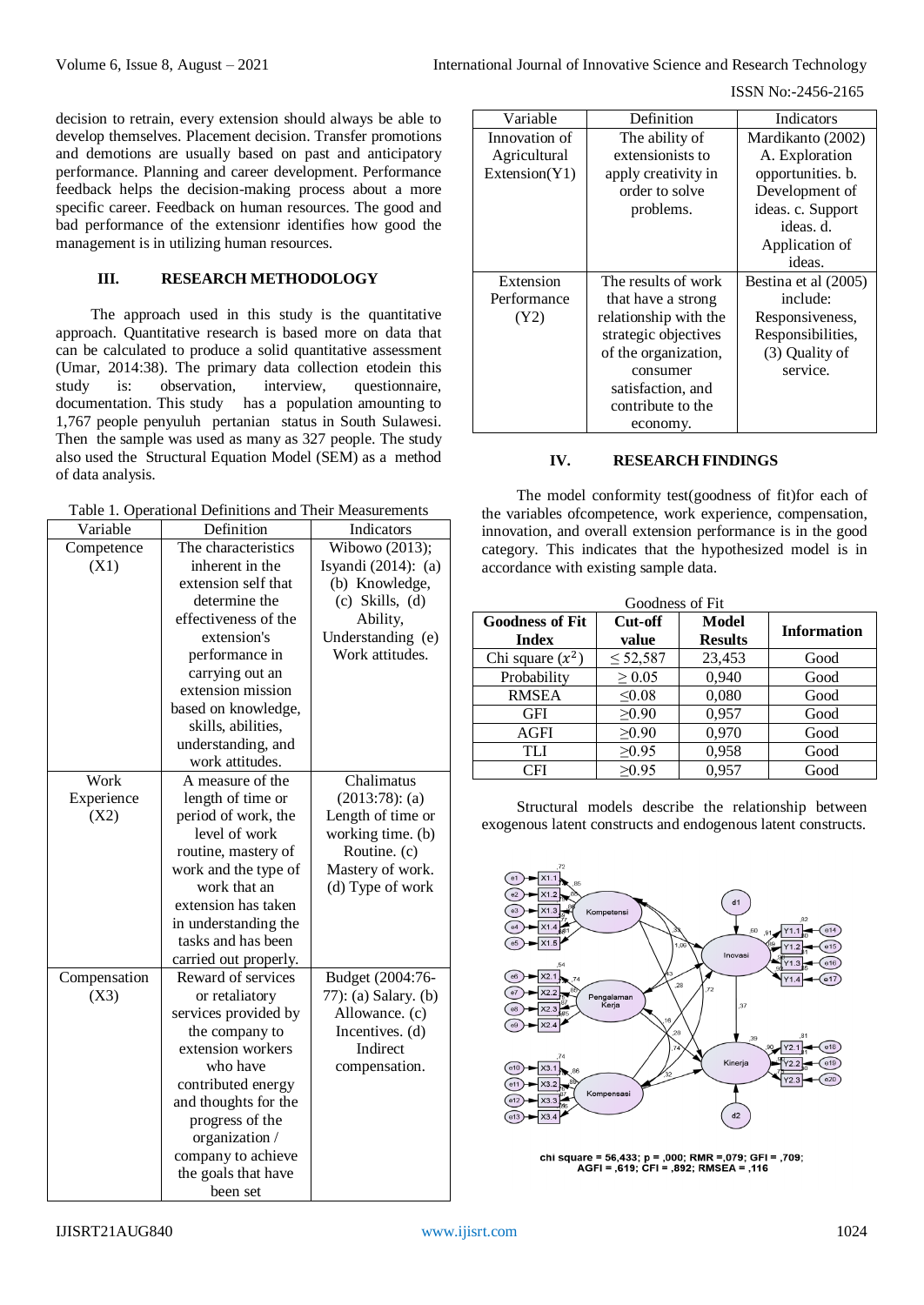#### 4.1 Competence to Innovation

Statistical test results showed competence to have a positive and significant effect on innovation. Extensionists who have increasing competence will increase innovation. Knowledge, skills, abilities, understanding, and work attitudes possessed by extensionists can increase innovation as measured through the realization of ideas, including testing ideas and modifying ideas. The results of the study are supported by knowledge based view (KBV) theory which explains that competence in various forms is in the interests of extensionists.

The competence of extensionists allows extensionists to adapt to various problems more effectively and efficiently. KBV asserts that knowledge holds the most strategic meaning for extensionists. Extensionists develop competencies that are essential to creating innovation from the unique combinations that exist in knowledge. KBV identifies that knowledge, characterized by scarcity and difficult to transfer and replicate, is an essential resource for creating innovation. The capacity and effectiveness of extension workers in generating, sharing, and conveying knowledge and information determines the value of an innovation reflected through the speed at which to adopt an innovation, a broader range of innovation, and improved quality of incentives. The results of this study are supported by opinions from Ancok (2012), Ni Made (2019), Griese, Pick, & Kleinaltenkamp (2012).

### 4.2 The Impact of Work Experience on Innovation

Statistical test results showed work experience had a positive and significant effect on innovation. Extensionists who have a longer working life, routines of doing similar work, and mastery of technical work and equipment that are indicators of work experience can increase innovation measured through realizing ideas, including testing ideas and modifying ideas. The theory of self-development cycle describes every human resource that develops and advances, inseparable from four interrelated elements, namely the element of knowledge according to educational background, skills according to the level of expertise, work experience according to work period and attitude in accordance with work mastery. These four elements can support extensionists to create innovation.

# 4.3 The Effect of Compensation on Innovation

Statistical test results showed positive and insignificant compensation for innovation. Extension workers who receive compensation are not able to create innovation. Salaries, wages, incentives, and non-financial compensation are indicators that cannot directly increase innovation measured through the realization of ideas, including testing ideas and modifying ideas. The results of this studylead to findings from Ancok (2012) that prove that compensation has a positive and significant effect on innovation. However, the results of this study do not support the findings of Zukhruf and Ertambang (2015) which prove that compensation has a positive and significant effect on innovation.

# 4.4 Competence to Extension Performance

Statistical test results showed competence to have a positive and significant effect on the performance of the extension. Extensionists who have increasing competence will increase innovation. Knowledge, skills, abilities, understanding, and work attitudes possessed by extension workers can improve the performance of extension workers as measured through responsiveness, resposibility and quality of service. The results of this study support the findings of Mohammad (2017), Lindung (2020), Murgianto et al (2016), Pujiyanto (2017), Novika (2017). However, the results do not support the findings of Adam (2018) which prove that competence has a positive and insignificant effect on performance.

#### 4.5 Effect of Work Experience on Extension Performance

Statistical test results showed that work experience had a positive and significant effect on the performance of extension workers. Extensionists who have a longer duration or working life, routine doing similar work, and mastery of technical work and equipment that is an indicator of work experience can improve performance in the form of responsiveness, resposibility and quality of service. Extensionists who have a length of time or working period can understand the tasks of a job well. While extensionists who increasingly routinely carry out similar tasks will generally get better work experience. Similarly, extension with mastery of work techniques and equipment can support the operation of work implementation. The results of this study support the findings of several previous researchers, such as Suci and Mauli (2021), Abdul et al. (2020), Edi(2019) who proved work experience has a positive and insignificant effect on performance. Similarly, the findings of Azizka and Muhammad (2020) show also that employees who, despite their experience but not, are compensated in line with their expectations, have no significant effect on performance. This is because the organization's compensation system is not based on work experience.

#### 4.6 Effect of Compensation on Extension Performance

Statistical test results showed a positive and significant effect on the performance of the extension. Compensation received by the extension and in accordance with it can improve the performance of the extension. Salaries, benefits, incentives, and non-financial compensation are indicators that can directly increase the extension kineja. The study also showed that the compensation given to extensionists directly affects work morale and work motivation. Motivated extensionists will strive to improve their performance. The results of this study are supported by previous findings related to compensation for positive and significant effects on performance, such as Samsuddin (2006), Arep et al (2003), Anton (2020), Asriani (2020), Abdul (2014) and Noer et al (2020). However, the results of this study did not contain findings from Putra et al (2018), Katidjan et al (2017) that proved compensation had a positive and insignificant effect on performance.

#### 4.7 Effect of Innovation on Extension Performance

Statistical test results showed that innovation had a positive and significant effect on the performance of extension workers. Extensionists who have the ability to create innovation will improve their performance. This is because extensionists have opportunities for exploration, idea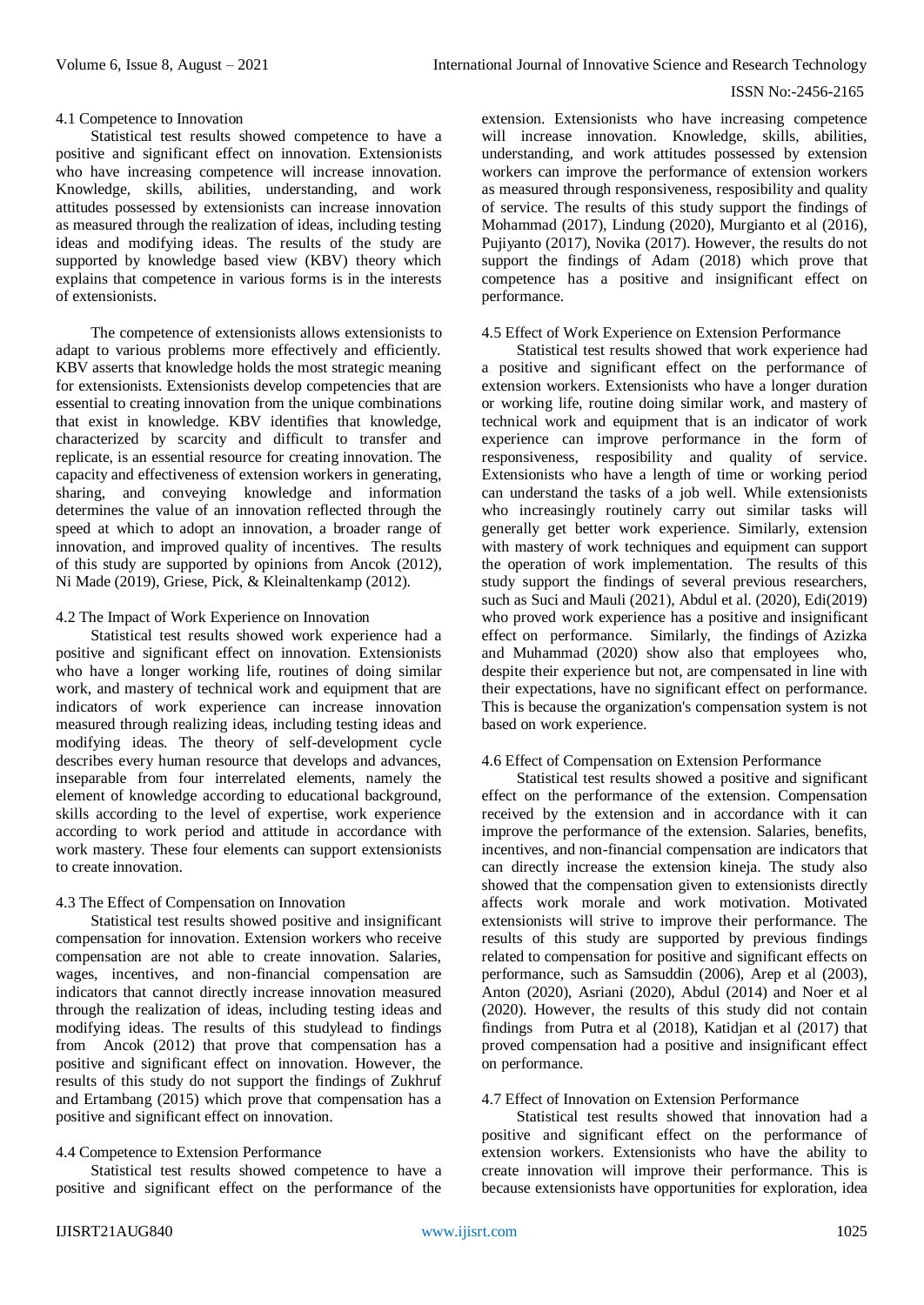development, idea support, and application of ideas, which are indicators of innovation that can support improved performance. To strengthen the spirit of innovation, the extension performance assessment system must support innovation, if the work performance assessment system does not include the innovation component in the assessment of extensionists, then the innovative spirit will be less maximal. The results of this study are supported by findings from Kumaat, R. J., & Dotulong, L. O. (2015), Dama and Ogi (2018), Hafizah, et al (2017), Putra and Bayu (2017) which prove innovation has a positive and significant influence on employee performance.

4.8 Competence to The Performance of Extension Through Innovation

Statistical test results showed that competence had a positive and significant effect on the performance of extensionists through innovation. Innovation can interfere with the influence between competencies on the performance of extension workers. Extension with knowledge, skills, abilities, and work attitudes can create innovation. The innovative behavior of extensionists can improve their performance. This is because extensionists have opportunities for exploration, idea development, idea support, and application of ideas can support their performance improvement.

4.8 Work Experience on Extension Performance Through Innovation

Statistical test results showed that competence had a positive and significant effect on the performance of extensionists through innovation. Innovation can interfere with the influence between competencies on the performance of extension workers. Extension with knowledge, skills, abilities and a good work attitude will be able to create innovation. The innovative behavior of extensionists can improve their performance. This is because extensionists have opportunities for exploration, idea development, idea support, and application of ideas can support their performance improvement.

4.9 Compensation for Extension Performance Through Innovation

Statistical test results showed positive and insignificant compensation for extension performance through innovation. Innovation cannot interfere with the effect between compensation and the performance of the extension. Extension workers who receive salaries, wages, incentives, and non-financial compensation that do not match expectations cannot create innovation. The innovative behavior of the extension is unable to increase the effect of compensation on its performance. This is because extensionists do not have opportunities for exploration, idea development, idea support, and application of ideas can support improved performance.

# **V. CONCLUSSION**

Competence and work experience have a positive and significant effect on innovation. Knowledge, skills, abilities, and work attitudes give meaningful meaning to innovation.

Compensation has a positive and insignificant effect on innovation. Knowledge, skills, abilities, and attitudes of work do not give meaningful meaning to innovation. Competence, work experience, and compensation, and innovation have a positive and significant effect on the performance of extension workers. Knowledge, skills, abilities, and work attitudes give meaningful meaning to the performance of extension workers.

Competence and work experience have a positive and significant effect on the performance of extension workers through innovation. Innovation can interfere with the influence of competence on the performance of extension workers. Compensation has a positive and insignificant effect on the performance of extension workers through innovation. Innovation cannot interfere with the effect of compensation on the performance of extension workers.

#### **LIMITATION RESEARCH**

This research was conducted at the district / city agriculture office in South Sulawesi using agricultural extension as an analysis unit, this provides limits in generalizing the findings of this study. There is a tendency to occur bias in the measurement of each question answered is a personality extension. The need for further research studies to analyze changes in the relationship between the variables studied in this study.

#### **REFERENCES**

- [1]. Abdul Basyit, Bambang Sutikno, Joes Dwiharto. 2020. Influence of Education Level and Work Experience on Employee Performance. Journal EMA - Economics Accounting Management - Volume 5 Number 1.
- [2]. Abdul Hameed, Mphil. Muhammad Ramzan, Hafiz M. Kashif Zubair, Ghazanfar Ali, Muhammad Arslan, 2014. Impact of Compensation on Employee Performance (Empirical Evidence from Banking Sector of Pakistan). International Journal of Business and Social Science. Vol. 5, No.2.
- [3]. Adam Suhada. 2018. Influence of Leadership, Competence, and Motivation on The Performance of Agricultural Extension in Sukabumi City, West Java Province. Journal of Agribusiness. Vol. 4, No.
- [4]. Amri, M. F. 2014. Creativity and Innovation in Business Recognizes The Potential of Self in Business: Exploring The Potential of Self to Create and Innovate. Jakarta: Media Discourse Partners.
- [5]. Anton Saman. 2020. Effect of Compensation on Employee on Employee Satisfaction and Employee. International Journal of Economics, Business and Accounting Research (IJEBAR). Vol, 4, Issue, 1.
- [6]. Asriani, Devia Lorensa, Pebrida Saputri, Tetra Hidayati. 2020. The Effect of Compensation and Motivation To Employee Performance. International Journal of Economics, Business and Accounting Research (IJEBAR). Vol. 4, Issue.1.
- [7]. Ayuningrum, I. D and Pangestuti, E. 2018. The Influence of Innovation on Competitive Advantage and